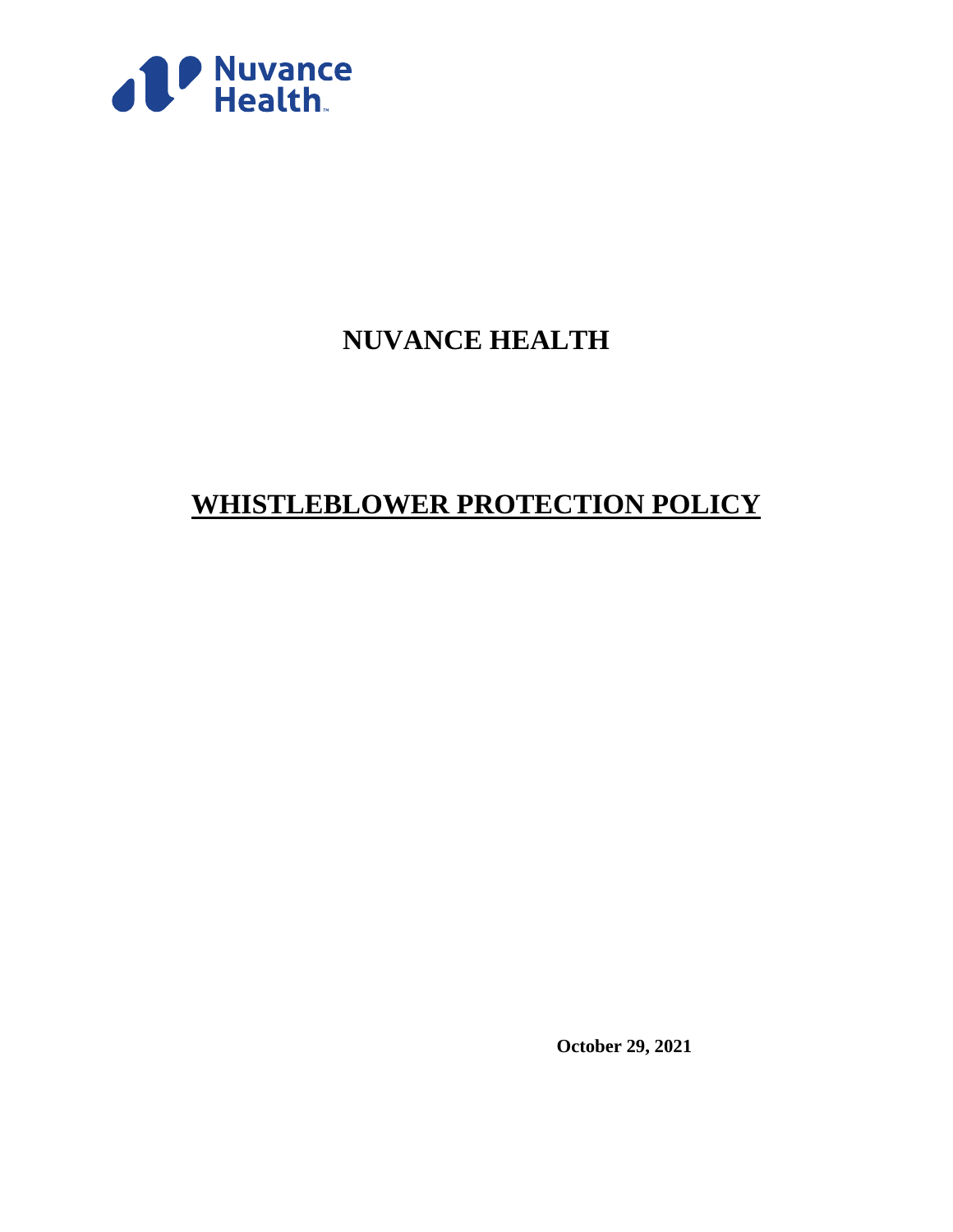

# **Nuvance Health Whistleblower Protection Policy**

# **TABLE OF CONTENTS**

|       | <b>Policy Face Sheet</b>                               | p.3        |
|-------|--------------------------------------------------------|------------|
|       | ***                                                    |            |
| I.    | <b>Policy</b>                                          | pgs. 4-6   |
| П.    | <b>Purpose</b>                                         | p.6        |
| III.  | <b>Scope</b>                                           | pgs. 6-7   |
| IV.   | <b>Applicability</b>                                   | pgs. 7-9   |
| V.    | <b>Responsibilities</b>                                | pgs. 9-11  |
| VI.   | <b>Prohibited Activities</b>                           | pgs. 11-13 |
| VII.  | <b>Reporting</b>                                       | pgs. 13-14 |
| VIII. | <b>Posting of Policy on the Nuvance Health Website</b> | p. 14      |
| IX.   | <b>Disciplinary Action</b>                             | p. 14      |
| X.    | <b>Periodic Review and Annual Renewal of Policy</b>    | p. 15      |
| XI.   | <b>Effective Date</b>                                  | p. 15      |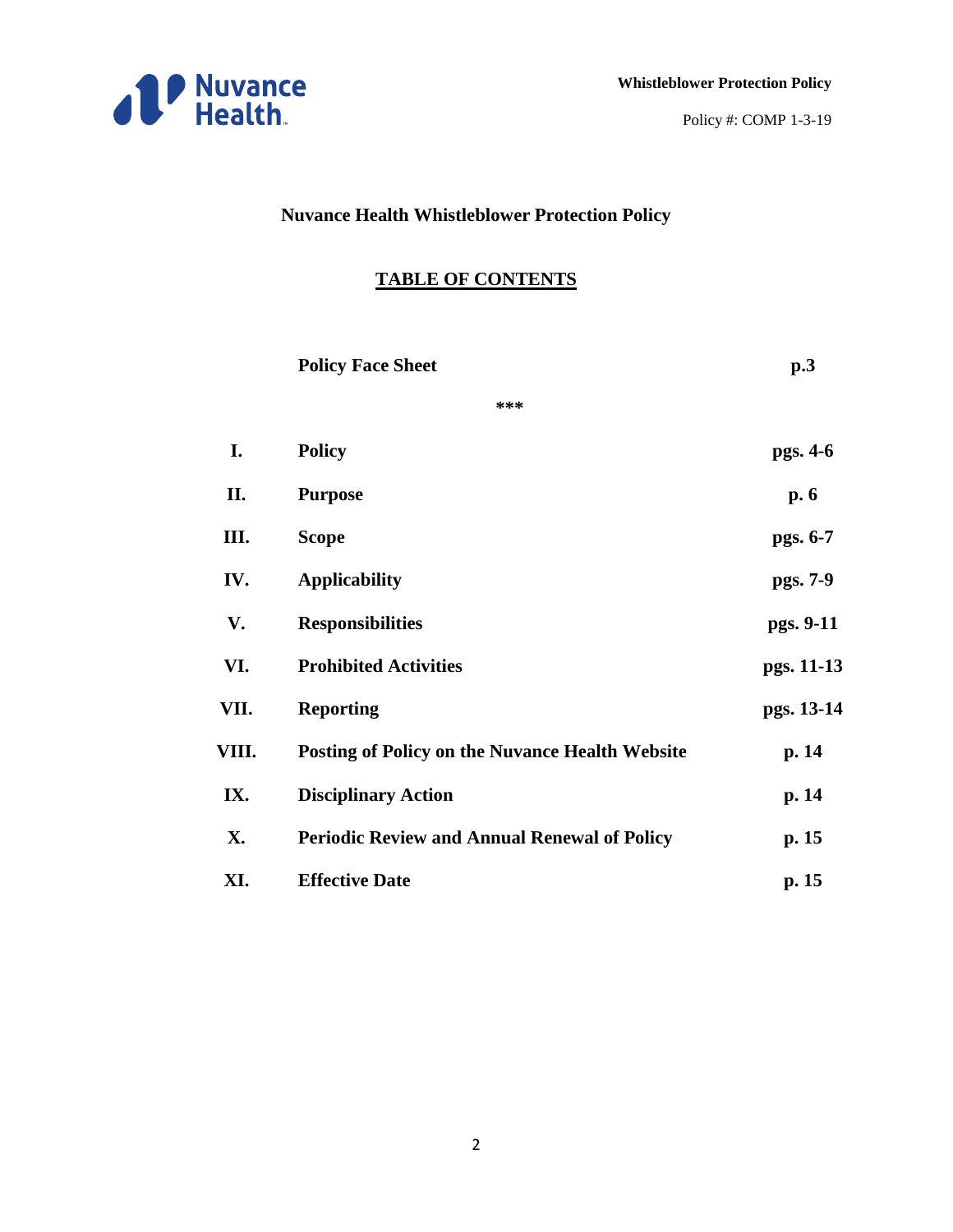

| <b>Title:</b> Nuvance Health Whistleblower Protection Policy                                                       | <b>Policy Location/Owner: Corporate Compliance</b>                                                               |
|--------------------------------------------------------------------------------------------------------------------|------------------------------------------------------------------------------------------------------------------|
| <b>Subject:</b> Nuvance Health's prohibition of Retalitory Conduct                                                 | <b>Policy Number: COMP-1-3-19</b>                                                                                |
| Approved by:<br>Nuvance Health Board of Directors (original)<br>Audit & Compliance Committee of the Nuvance Health | <b>Effective Date:</b> October 29, 2021                                                                          |
| Board of Directors (2020 & 2021 renewal)                                                                           | <b>Revision History:</b> October 31, 2019 (original)<br>October 21, 2020 (renewal)<br>October 29, 2021 (renewal) |
| Approval Date: 10/5/19; 10/13/20; 10/19/21                                                                         | <b>Scheduled Renewal Date: October 2022</b>                                                                      |

**For Use At/Scope:** This Policy governs whistleblower protection requirements and associated responsibilities at Nuvance Health as set forth in § III of this Policy including, without limitation, the following facilities, units and entities:

☒ Putnam Hospital Center

☒Nuvance Health System ☒ Other Nuvance Entities Not Listed

☒ Danbury Hospital/New Milford (Campus) ☒ Northern Dutchess Hospital

☒ Norwalk Hospital ☒Taconic ACO ☒Western Connecticut Healthcare Network ACO

- ☒ Sharon Hospital ☒ Vassar Brothers Medical Center ☒ Nuvance Health Medical Practice ☒ Health Quest Systems, Inc. ☒ HQ Home Care ☒ Nuvance Health Medical Practice, PC ☒ Heart Center
- ☒ Sharon Hospital Medical Practice ☒ Thompson House ☒ Other HQ Entities Not Listed ☒ Western Connecticut Health Network, Inc. ☒ Nuvance Health Medical Practice CT, Inc. ☒ Western Connecticut Home Care ☒ Other WCHN Entities Not Listed

**Applicability:** Applies to all Nuvance Health workforce members, business affiliates, and agents as described in § IV of this **Policy** 

**Associated Nuvance Health Policies and/or Guidance:** This policy should be read and followed in conjunction with: (i) the Compliance and Ethics Program Charter; (ii) the 9/30/21 Memorandum from the Nuvance Health Chief Compliance Officer regarding the Deficit Reduction Act of 2005 ("DRA"); and (iii) the various Nuvance Health East and West compliance-related policies and procedures.<sup>1</sup>

**Additional Comments:** Periodic review and update of this policy is required but in no event shall such review be performed on less than an annual basis. Annual renewal required. Approval of all substantive changes and the annual renewal by the Audit and Compliance Committee of the Nuvance Health Board of Directors.

| Signature: |            | W II Acon ag |  |
|------------|------------|--------------|--|
|            | . <i>.</i> |              |  |

**\_\_\_\_\_\_\_\_\_\_\_\_\_\_\_\_\_\_\_\_\_\_\_\_\_\_\_\_\_\_\_\_\_\_\_ Date: 10/29/2021**

**Page #: Page 3 of 15**

**Wayne A. McNulty** Chief Compliance, Audit & Privacy Officer

 $\overline{\phantom{a}}$ 

**quest.org/sites/Auditing/SitePages/Communication%20Regarding%20the%20Deficit%20Reduction%20 Act%20of%202005.aspx** (for Nuvance West) and

**file:///C:/Users/390035/Downloads/September%2030%202020%20Federal%20Deficit%20Reduction%20 Act%20of%202005%20Nuvance%20Health%20Notice%20Official%20PDF.pdf** (for Nuvance East).

<sup>&</sup>lt;sup>1</sup> Information regarding the, Charter, DRA and other compliance-related policies and guidance may be found on the Intranet and Internet at: **https://dimensions.health-**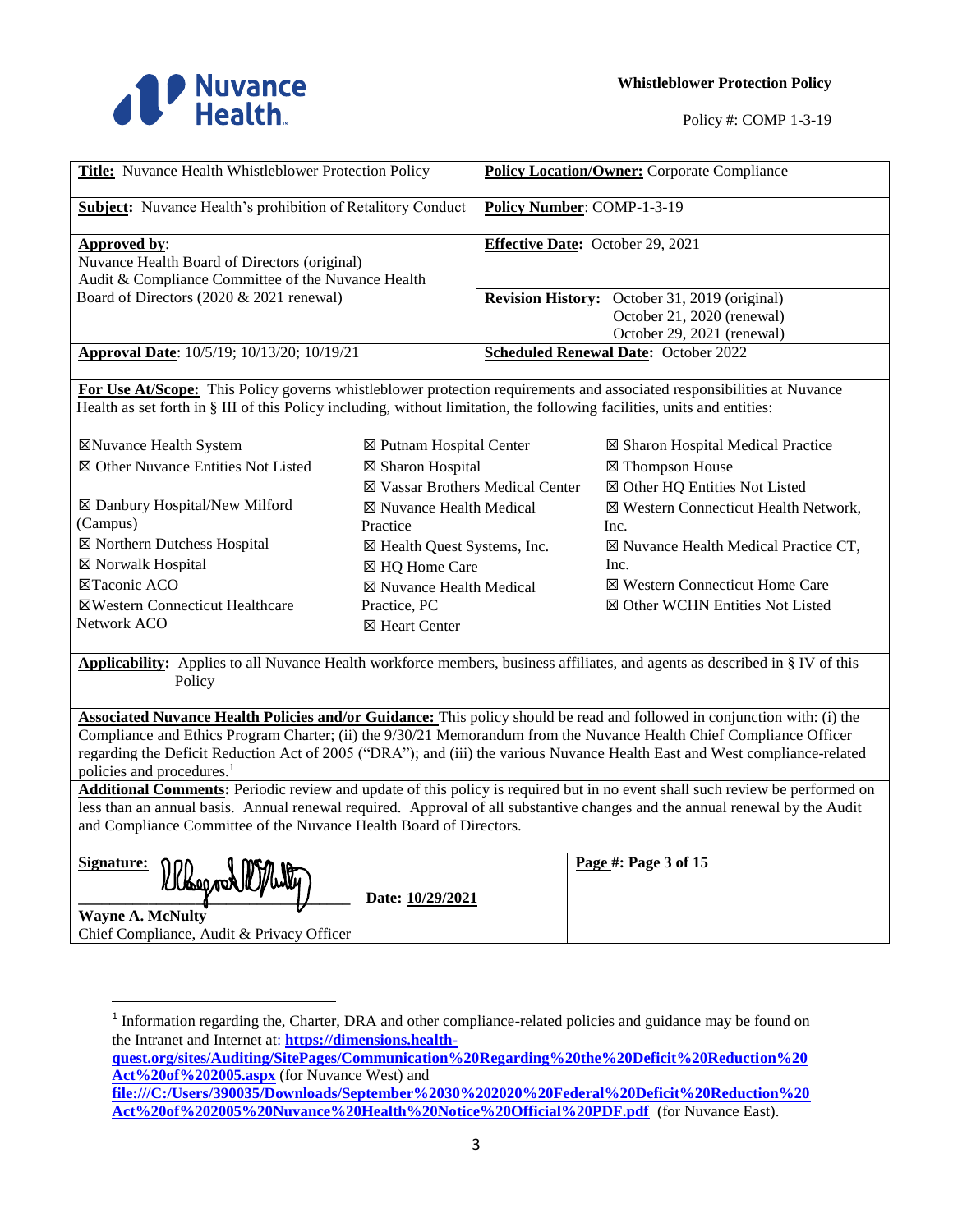

Policy #: COMP 1-3-19

### **I. POLICY**

A. Overview: Nuvance Health is steadfast in its protection of whistleblowers and strictly prohibits retribution, harassment, intimidation or any other form of retaliation against Covered Individuals (as that term is defined in § IV below), as well as patients and other Nuvance Health stakeholders (collectively "Protected Persons"), that in good faith, make a compliance report or complaint, engage in protected activities or have otherwise participated in the Nuvance Health Compliance and Ethics Program (the "Program").<sup>2</sup>

B. "Retaliation" defined: Retaliation includes any of the following actions taken by a Covered Individual against a Protected Person who has participated in good faith in the Program:

- (i) The discharge, discipline, reprisal, suspension, demotion, failure to promote, adverse impact on compensation, change in responsibilities or any other adverse employment action or negative consequence or detrimental change in the terms or conditions of employment, whether formal or informal; 3
- (ii) Adverse contractual action;
- (iii) Intimidation, retributory action, abuse, harassment or threats of violence;
- (iv) Penalization;<sup>4</sup> and
- $(v)$  Discrimination.<sup>5</sup>

C. "Good faith" defined: The term good faith means the reporting of a prohibited activity that a Protected Person reasonably believes to be true and reasonably believes to be a prohibited activity as described in § VI below.<sup>6</sup> Note, Protected Persons are advised that they do not necessarily receive immunity for participating in or otherwise being a part of the prohibited activity that is the subject of their report.<sup>7</sup>

 $\overline{\phantom{a}}$ 

<sup>2</sup> *See generally*, N-PCL § 715-b [a]; 18 NYCRR § 521.3 [c][8]; EPTL § 8-1.9 [e][1].

<sup>3</sup> *See* Labor Law § 740 [1][e]; *see also* CSGA § 31-51m; CSGA § 19a-498; 31 USC § 3730 [h]; N-PCL § 715-b [a]; Office of the New York State Attorney General Charities Bureau, *Whistleblower Policies Under the Nonprofit Revitalization Act of 2013*, Guidance Document 2015-5, V. 1.0 (4/15), (hereinafter "NYSAG-CB *Whistleblower Policy Guidance*"), p.5, available at: https://www.charitiesnys.com/pdfs/Charities\_Whistleblower\_Guidance.pdf (last accessed on 10/14/21).

<sup>4</sup> *See* Labor Law § 741 [1][f].

<sup>5</sup> *See id.*

<sup>6</sup> *See, generally*, NYSAG-CB *Whistleblower Policy Guidance*, p.5.

<sup>7</sup> *See id*.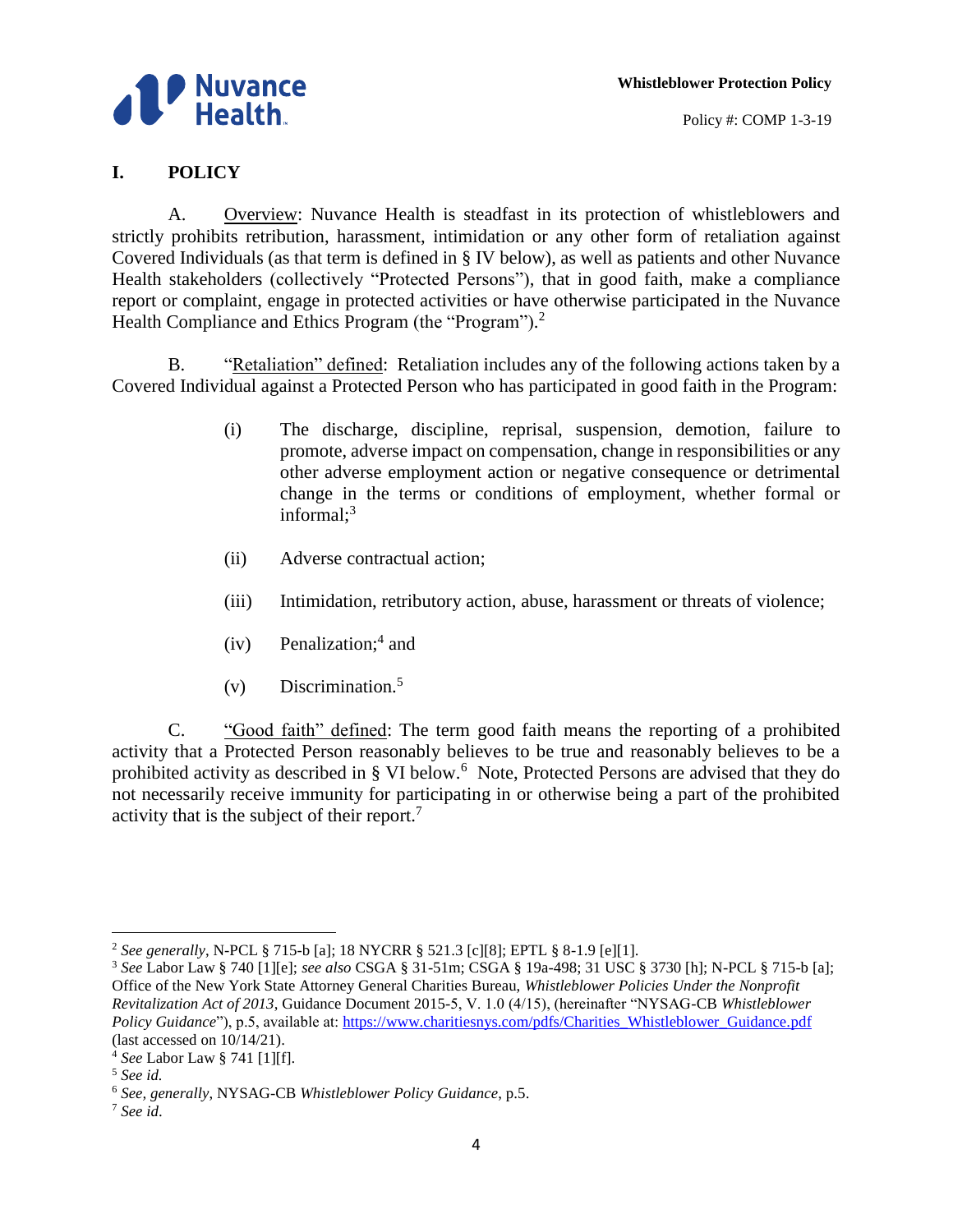

D. Examples of "Protected Activities": The following actions, when engaged in good faith, are examples of activities protected under this Policy:<sup>8</sup>

- (i) Reporting or threating to report potential compliance issues including, without limitation, the violation of applicable Federal or State law<sup>9</sup> including, for example, the commission of healthcare fraud and the submission of false or fraudulent claims; $^{10}$
- (ii) Reporting or threatening to report conduct that constitutes improper quality of patient care; $^{11}$
- (iii) Participating in the Nuvance Health Compliance and Ethics Program;
- (iv) Reporting or threatening to report corruption, unethical practices, mismanagement, gross waste of funds, abuse of authority or danger to the public safety; $^{12}$
- (v) Investigating, or participating in the investigation of, potential compliance issues; $^{13}$
- (vi) Objecting to participate in a policy, activity, or practice that violates applicable Federal or State law or constitutes improper quality of patient care: $14$
- (vii) Performing self-evaluations, audits and remedial actions; 15
- (viii) Exercising rights afforded under the U.S. and State constitutions;<sup>16</sup>
- (ix) Reporting to appropriate officials as set forth in N.Y. Labor Law  $\S$ § 740 and 741 or CGSA § 31-51m<sup>17</sup>;

 $\overline{\phantom{a}}$ 

<sup>&</sup>lt;sup>8</sup> The Examples of protected activities listed in  $\P$  "D" of  $\S$  I of this Policy not only include the reporting of instances of prohibited conduct, but also include the provision of testimony or other information by witnesses to such prohibited conduct.

 $9^9$  Note, for purposes of this Policy, the term "law" shall mean all criminal, civil, and administrative laws, rules, codes, and regulations and corresponding applicable case law. For purposes of this Policy the term "State", which includes any local government within said State, shall mean: (i) the State of New York and the State of Connecticut; (ii) any State in which Nuvance Health is an enrolled provider in said State's Medicaid program; and (iii) consistent with the U.S. Constitution, any State that has promulgated laws that apply to Nuvance Health.

<sup>10</sup> Labor Law § 740 [2][a]; *see also, generally*, 18 NYCRR § 521.3 [c][8].

<sup>11</sup> *See* Labor Law § 741 [2][a].

<sup>12</sup> CGSA § 4-37j.

<sup>13</sup> *See* 18 NYCRR § 521.3 [c][8].

<sup>14</sup> *See* Labor Law § 740 [2][c]; *see also* Labor Law § 741 [2][b].

<sup>15</sup> *See* 18 NYCRR § 521.3 [c][8].

<sup>16</sup> CGSA § 31-51q.

<sup>17</sup> *See* 18 NYCRR § 521.3 [c][8].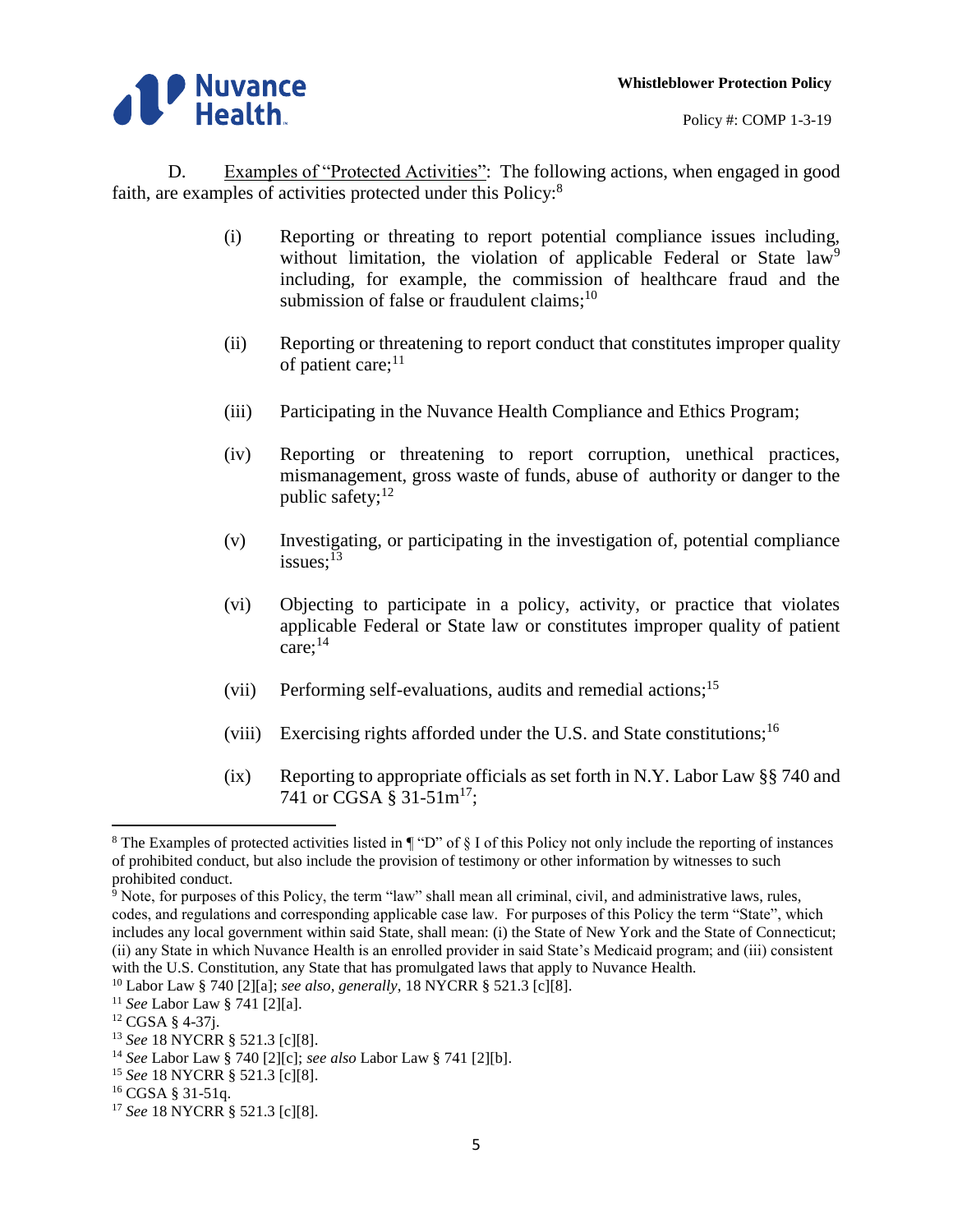

- (x) Filing a complaint or instituting or causing to be instituted any proceeding under the Occupational Safety and Health Act.<sup>18</sup>
- (xi) Fulfilling the responsibilities of Covered Individuals set forth in § V of this Policy; or
- (xii) Reporting or threatening to report the commission of any prohibited activity listed in § VI below. 19

#### **II. PURPOSE**

The purpose of this *Whistleblower Protection Policy* (the "Policy") is to:

- (i) Facilitate, without fear of retribution, the good faith disclosure and reporting by Protected Persons of conduct or other activities, which they have become aware of, that may:
	- Constitute fraud or other violations of applicable Federal or State Law;
	- Constitute a violation of Nuvance Health's internal policies and procedures; or
	- Otherwise violate the requirements of the Program; and
- (ii) Communicate Nuvance Health's strict prohibition against the engagement of retaliatory conduct by Covered Individuals.

#### **III. SCOPE**

This Policy governs whistleblower protection requirements at all Nuvance Health facilities, units and entities including, without limitation, the following:

- (i) Nuvance Health;
- (ii) Health Quest Systems, Inc. ("HQSI");
- (iii) Western Connecticut Health Network, Inc. ("WCHN");

l

<sup>18</sup> 29 U.S.C. § 660 [c][1].

<sup>19</sup> N-PCL § 715-b [a].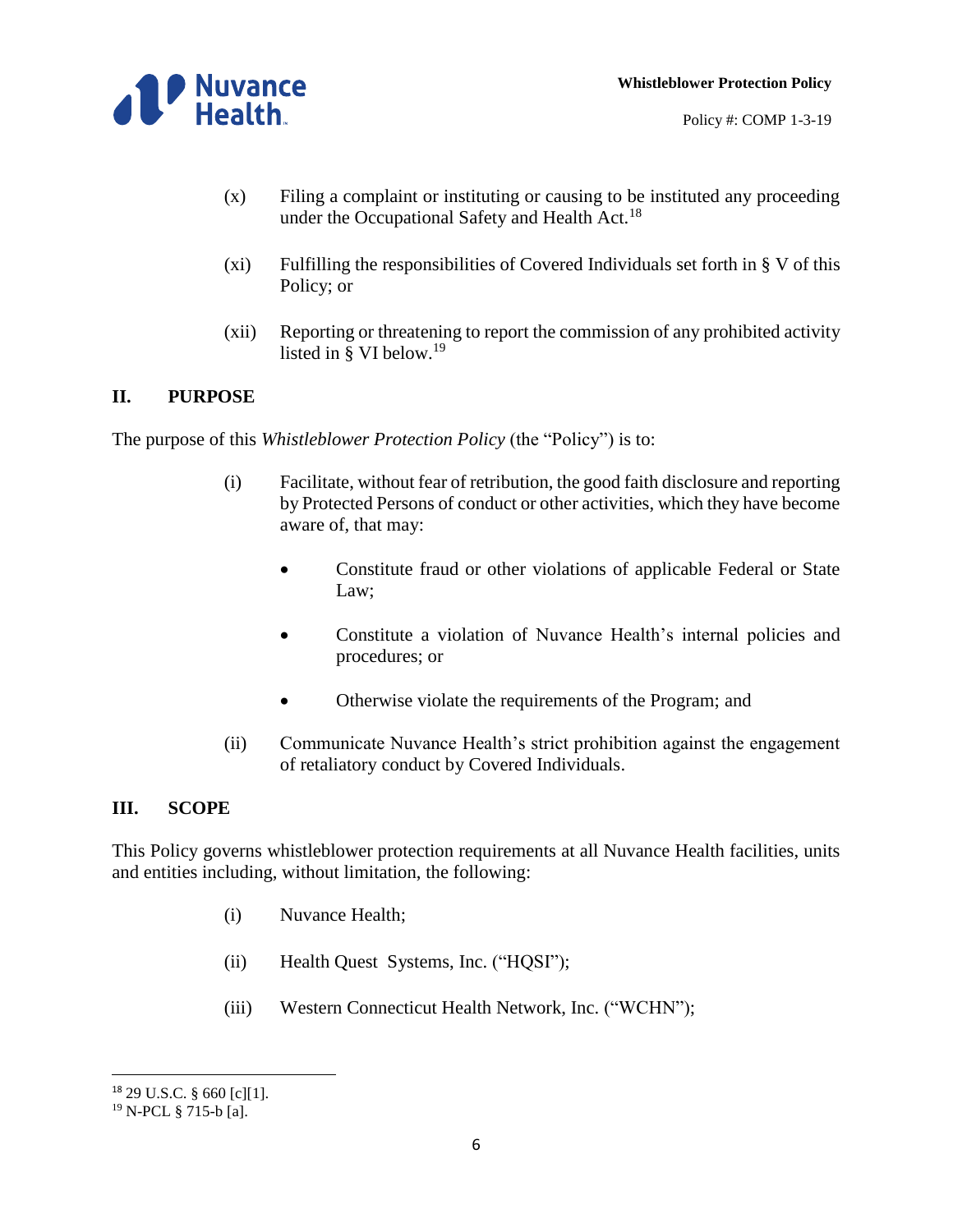

- Policy #: COMP 1-3-19
- (iv) Danbury Hospital and its New Milford campus;
- (v) Eastern New York Medical Services, P.C.;
- (vi) Health Quest Home Care, Inc.;
- (vii) Nuvance Health Medical Practice, P.C. ("NHMP");
- (viii) Hudson Valley Cardiovascular Practice, P.C. ("the Heart Center");
- (ix) Vassar Health Quest Medical Practice of Connecticut, Inc.;
- (x) Northern Dutchess Hospital;
- (xi) Northern Dutchess Residential Health Care Facility, Inc. ("Thompson House");
- (xii) The Norwalk Hospital Association;
- (xiii) Putnam Hospital;
- (xiv) Sharon Hospital;
- (xv) Taconic, IPA, Inc. ("Taconic ACO");
- (xvi) Vassar Brothers Medical Center;
- (xvii) Western Connecticut Home Care Inc.;
- (xviii) Western Connecticut Health Network Physician Hospital Organization ACO, Inc.;
- (xix) Nuvance Health Medical Practice CT, Inc. ("NHMP-CT"); and
- (xx) The Foundations of Nuvance Health.

#### **IV. APPLICABILITY**

This Policy applies to all Nuvance Health workforce members, business partners, and agents (collectively referred to as "Covered Individuals") as described in subdivisions A-C below.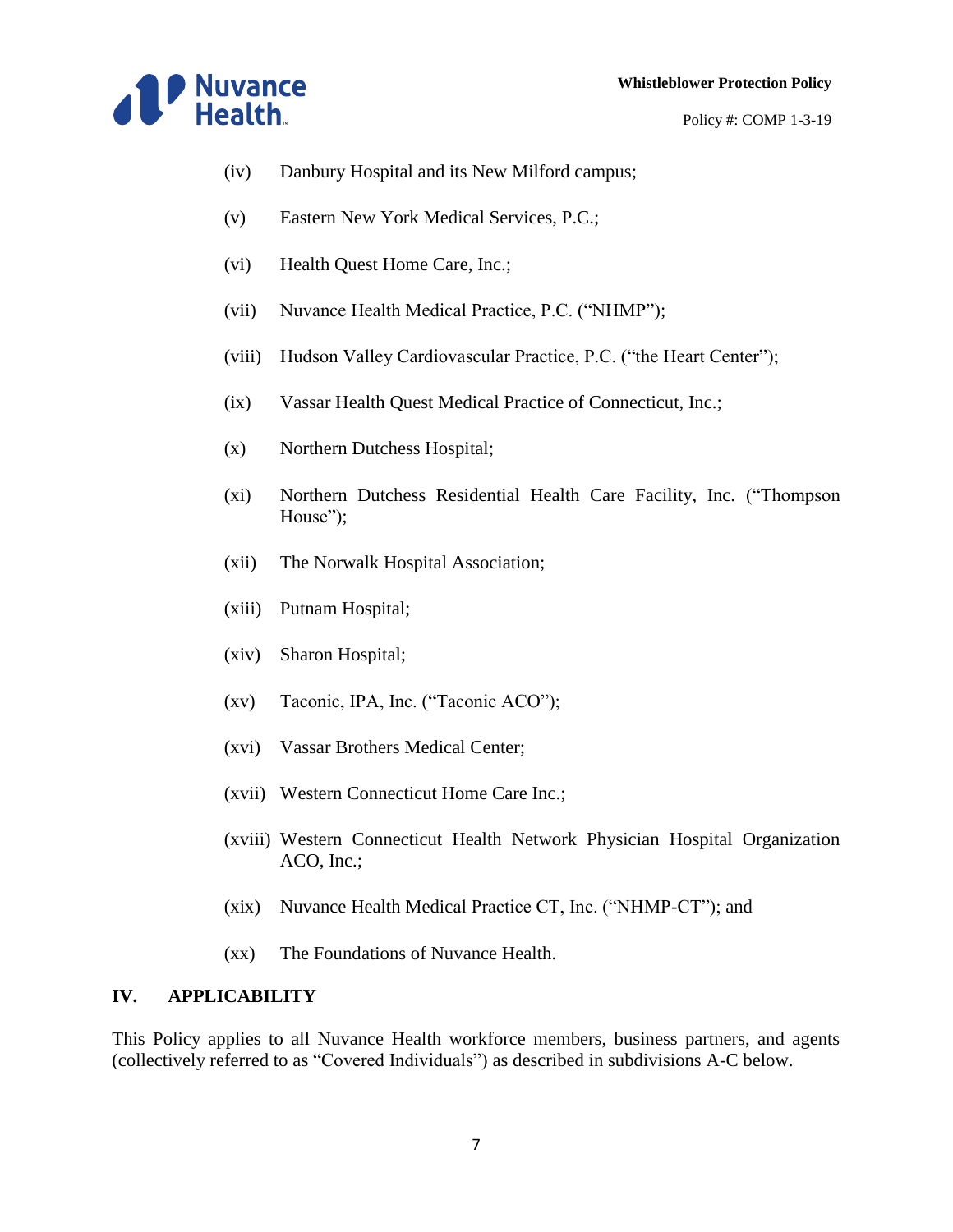

A. Workforce Members: For purposes of this Policy, the term "workforce member" shall include any of the following individuals at Nuvance Health:

- (i) Members of the Nuvance Health Board of Directors, and Members of the Boards of any Nuvance Health related entity listed in § III above;<sup>20</sup>
- (ii) Officers;
- (iii) Employees;
- (iv) Affiliates;
- (v) Medical Staff Members;
- (vi) Appointees;
- (vii) Volunteers;
- (viii) Personnel;
- (ix) Interns;
- (x) Students;

 $\overline{\phantom{a}}$ 

- (xi) Trainees; and
- (xii) Any individual whose conduct is under the direct control of Nuvance Health, whether or not they are paid by Nuvance Health

B. Business Affiliates: For purposes of this Policy, the term "Business Affiliate" shall include any non-workforce member contractor, vendor, person, subcontractor or third-party, who, in acting on behalf of Nuvance Health:

- (i) Delivers, furnishes, prescribes, directs, authorizes or otherwise provides Federal healthcare program items and services;
- (ii) Performs billing or coding functions;
- (iii) Monitors the healthcare provided by Nuvance Health; and

<sup>&</sup>lt;sup>20</sup> For purposes of this Policy, "members of the Nuvance Health Board of Directors and Members of the Boards of any Nuvance Health related entity" shall be construed to include members of any associated Board committee.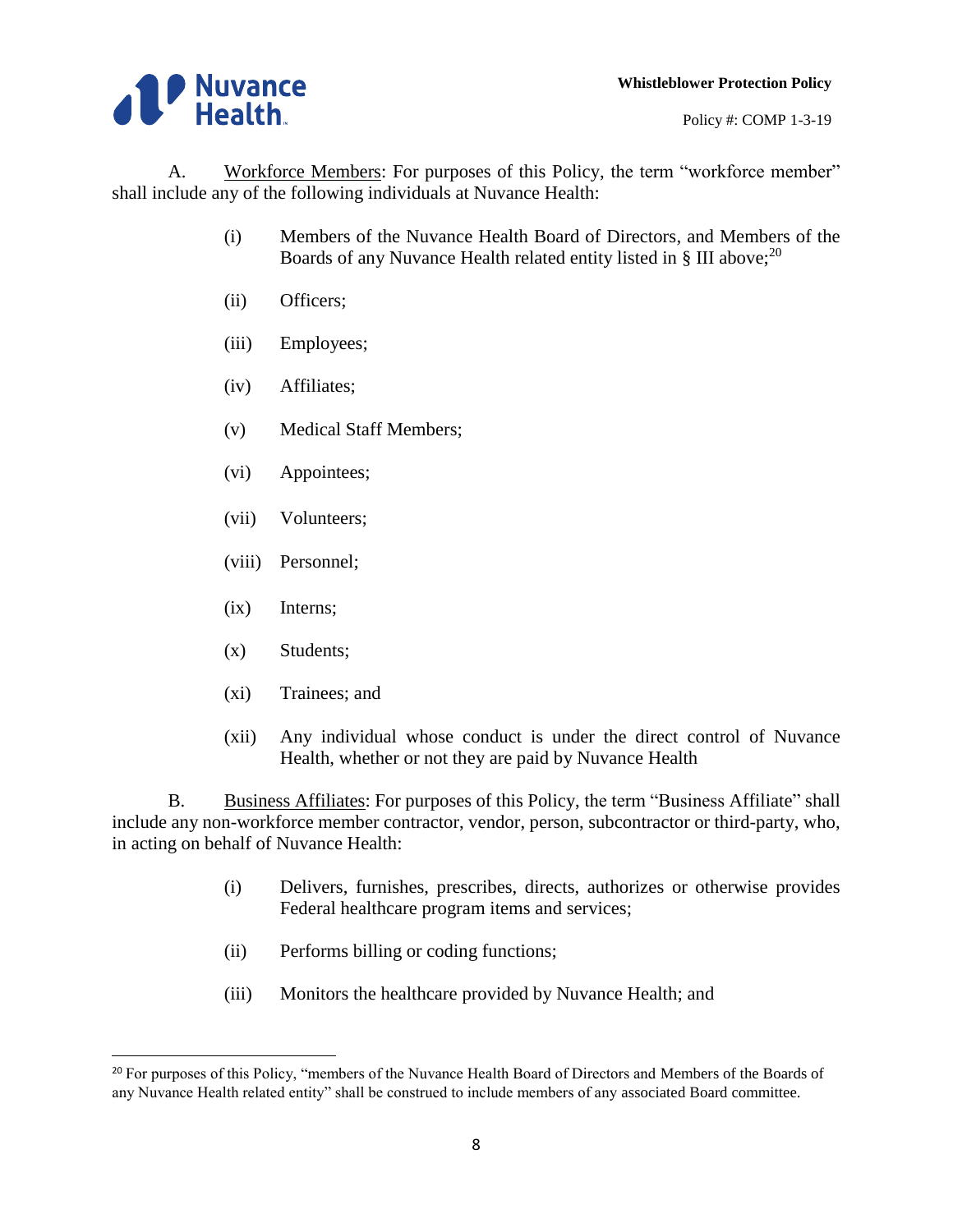

- Policy #: COMP 1-3-19
- (iv) Contributes to Nuvance Health's entitlement to payment under Federal healthcare programs.

C. Agents: For purposes of this Policy, the term "Agent" shall mean individuals or entities that have entered into an agency relationship with Nuvance Health. Agents may fall under the categories of either Workforce Members or Business Affiliates.

# **V. RESPONSIBILITIES**

A. Covered Individuals - all Covered Individuals are responsible for adhering to the requirements of this Policy by:

- (i) Performing their work functions, duties, and role in a legally compliant and ethical manner;
- (ii) Adhering to the requirements of this Policy including, without limitation, refraining from engaging in retaliatory conduct;
- (iii) Promptly reporting, as set forth in ¶¶ "B" and "C" of § VII, *infra*, any act of retaliation, violation of this Policy or prohibited activity that they become aware of; and
- (iv) Completing all Nuvance Health mandated training and education assigned to them that covers or otherwise relates to the topics outlined in this Policy, as well as all other assigned training and education programs.
- B. Chief Compliance Officer: The Chief Compliance Officer shall be responsible for the following:
	- (i) In consultation with the Chief Human Resources Officer, administering this Policy; $21$
	- (ii) Reporting to the Audit and Compliance Committee or the Nuvance Health Board on:<sup>22</sup>
		- $\triangleright$  The Policy's implementation; and
		- $\triangleright$  The general type and resolution of whistleblower complaints;
	- (iii) Ensuring that he/she, as well as the Corporate Compliance Office, has "sufficient knowledge, resources, and training to carry [out the Policy],

 $\overline{a}$ <sup>21</sup> N-PCL § 715-b [2].

<sup>22</sup> N-PCL § 715-b [b][2]; NYSAG-CB *Whistleblower Policy Guidance,* p.4.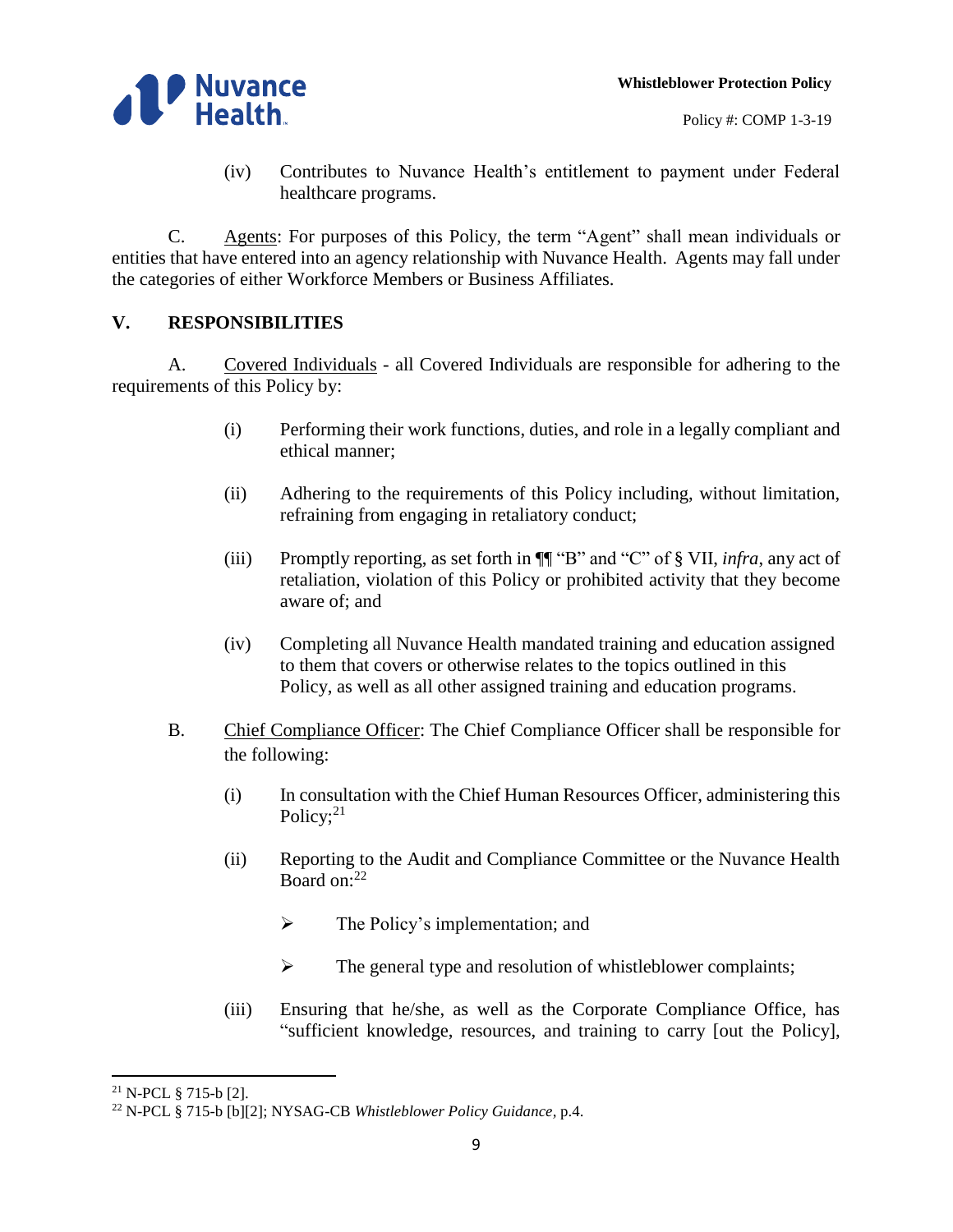

maintain records of whistleblower interactions, and identify and address needs for improvement in the [P]olicy";<sup>23</sup>

- (iv) Receiving and investigating complaints of retaliation;  $24$
- (v) Identifying and addressing needs for improvement in the Policy; $^{25}$
- (vi) Reviewing formally adopted Nuvance Health policies related to: the prevention of financial wrongdoing (*e.g*., accounting policies and policies related to internal and external financial controls); the prohibition of fraud, theft, embezzlement, bribery and kickbacks, and abuse or misuse of corporate assets; conflicts of interest; unethical conduct; and harassment and discrimination, to determine whether such policies contain, where appropriate, relevant whistleblower protection provisions;<sup>26</sup> and
- (vii) Including as part of new employee orientation training and annual compliance training the requirements of this Policy.<sup>27</sup>
- C. Governing Body: The Governing Body of Nuvance Health shall be responsible for the following:
	- (i) *Nuvance Health Board of Directors -* The Nuvance Health Board of Directors (the "Board") shall be responsible for the initial adoption of this Policy;<sup>28</sup>
	- (ii) *Audit and Compliance Committee of the Nuvance Health Board of Directors -* The Audit and Compliance Committee of the Nuvance Health Board of Directors ("the Audit and Compliance Committee") shall be responsible for:
		- $\triangleright$  Overseeing the implementation of, and Nuvance Health's compliance with, this Policy;<sup>29</sup>

- <sup>25</sup> *Id*. at p. 4.
- <sup>26</sup> *Id*.

 $\overline{\phantom{a}}$ 

<sup>23</sup> NYSAG-CB *Whistleblower Policy Guidance,* p.4.

<sup>24</sup> *Id*. at p.3.

<sup>27</sup> *See id.* at pgs. 4-5.

<sup>28</sup> *See* N-PCL § 715-b [a].

<sup>29</sup> *See id.* at § 715-b [b][2].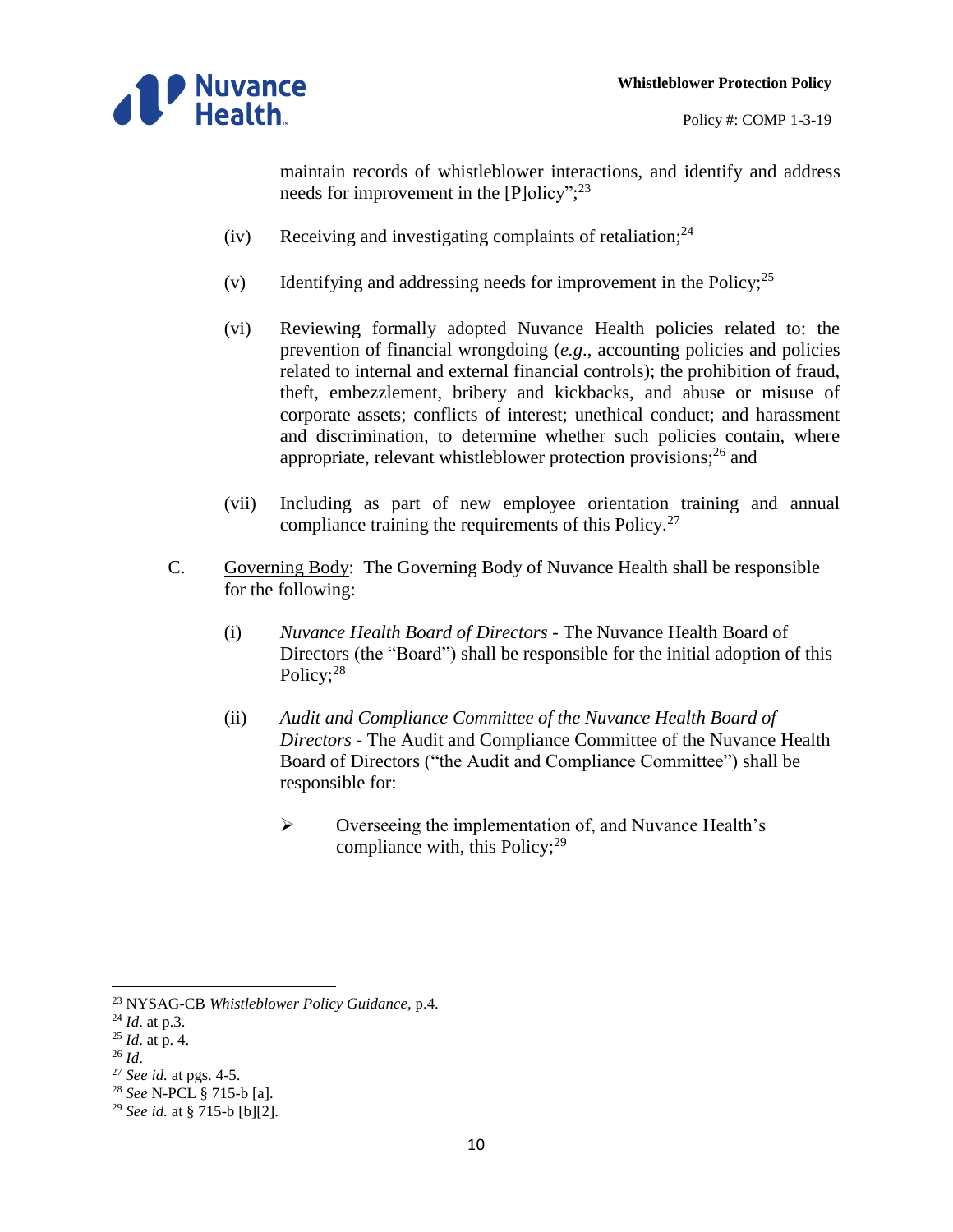



- $\triangleright$  Ensuring that no Director who is an employee participates in any Audit and Compliance Committee deliberation or voting relating to the administration of this Policy; $^{30}$
- $\triangleright$  Ensuring that any person who is the subject of a whistleblower complaint not be present at or participate in Audit and Compliance Committee deliberations or vote on a matter relating to such complaint beyond providing background information or to answer questions posed by the Audit and Compliance Committee prior to the commencement of deliberations or voting pertaining to the subject complaint;
- Receiving reports from the Chief Compliance Officer as described above in ¶ (ii) of subdivision "B" of this section; and
- $\triangleright$  Adopting any substantive changes to the Policy and the annual renewal of the Policy.

# **VI. PROHIBITED ACTIVITIES**

 $\overline{a}$ 

A. Prohibited Activities: The good faith reporting of *prohibited activities* are protected under the Program and this Policy. Prohibited activities are defined as any action, conduct, transaction or engagement that:

- (i) Results in a violation of:
	- $\triangleright$  Applicable Federal or State law;
	- Federal healthcare program and private payor requirements; or
	- $\triangleright$  The Program including, without limitation, this Policy or Nuvance Health's standards of conduct and associated policies and procedures; or
- (ii) Restricts or otherwise interferes with the engagement of a Protected Activity by a Protected Person.

<sup>&</sup>lt;sup>30</sup> See id. Note, under this Policy, and consistent with N-PCL § 715-b [b][2], no Director who is an employee of Nuvance Health may participate in any Board (or committee thereof) deliberations or voting relating to the administration of this Policy. (*See* N-PCL § 715-b [b][2]). Further, under this Policy and N-PCL § 715-b[3], no "person who is the subject of a whistleblower compliant  $[may]$  be present at or participate in [B]oard or [Board] committee deliberations or vote on the matter relating to such complaint . . . ."(N-PCL § 715-b [b][3]). Notwithstanding, under this Policy and N-PCL § 715-b[3], the Board or committee thereof may request "that the person who is subject to the complaint present information as background or answer questions at a committee or board meeting prior to the commencement or deliberations or voting thereto[.]")(N-PCL§ 715-b [b][3]).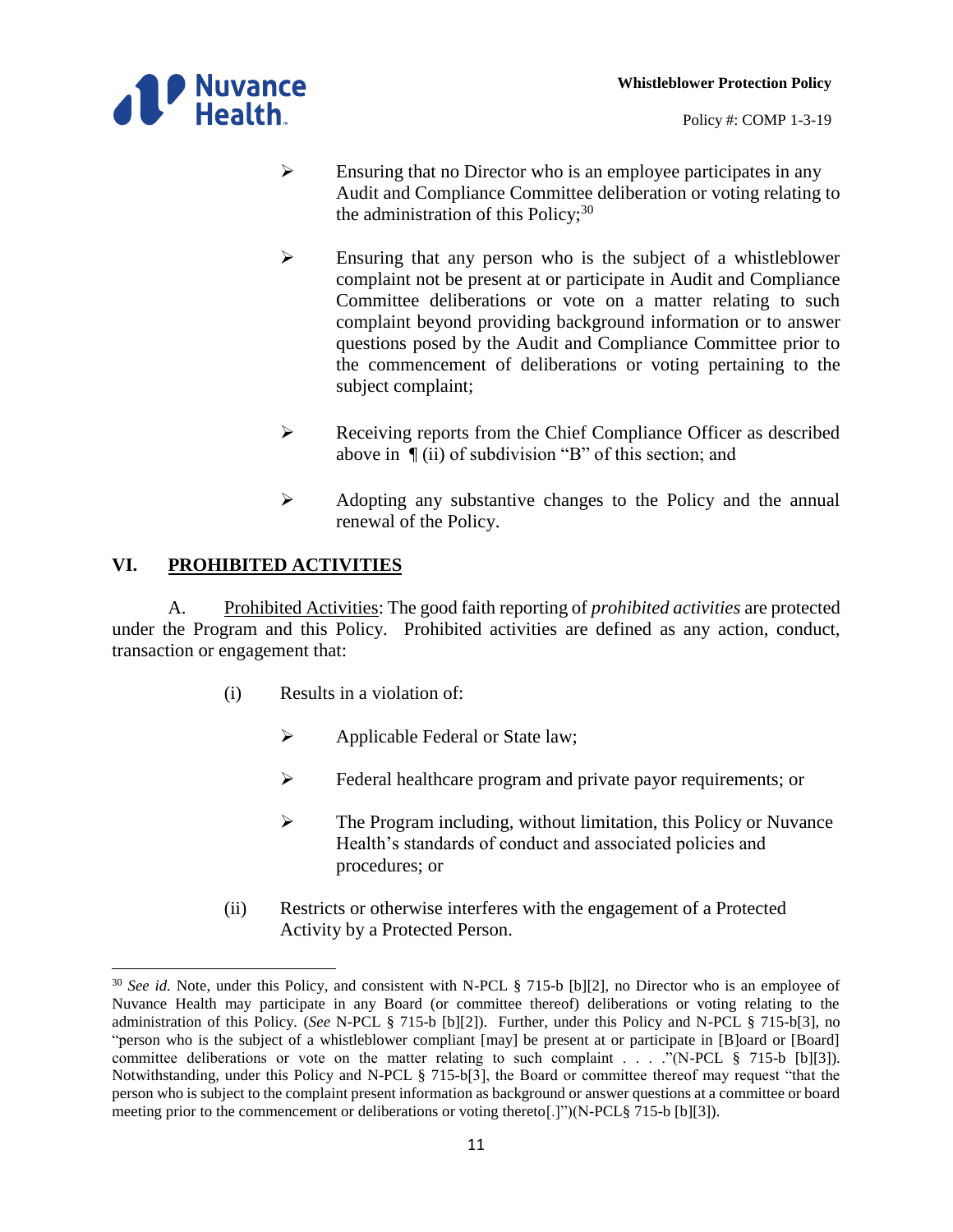

B. Examples of Prohibited Activities: The following chart provides examples of prohibited activities, the reporting of which is protected under this Policy:

### **Examples of Prohibited Activities**

#### **Fraud, Waste and Abuse, Conflict of Interest and Standards of Conduct**

- Improper coding, billing or accounting;
- Improper patient referrals;
- Theft or misappropriation of Nuvance Health assets or government funds;
- Acceptance or offering of inappropriate gifts or gratuities;
- Inappropriate business arrangements;
- Failure to disclose actual or potential conflicts of interest;
- Fraudulent or corrupt conduct;
- Embezzlement, bribery, kickbacks, and abuse or misuse of corporate assets;
- Financial wrongdoing;
- Actual or suspected violations of Federal or State law or Nuvance Health's internal policies and procedures including, without limitation, Nuvance Health Standards of Conduct;
- Failure to comply with Federal healthcare program conditions of participation or private payor requirements;
- Failure to refund overpayments;

#### **Privacy and Security of Patient, Employee, and other Confidential Information**

- Inappropriate access, use, disclosure or disposition of confidential patient, workforce member or business information;
- Violations of Nuvance Health's HIPAA, information technology, employee privacy, or record management policies and procedures;

#### **Medical Necessity, Quality of Care, and Patient Rights**

- Patient harassment, discrimination, abuse or other patient rights violations;
- Preventable adverse patient events;
- Human subject research misconduct or other scientific research-related violations
- Providing substandard, unsafe or medically unnecessary patient care;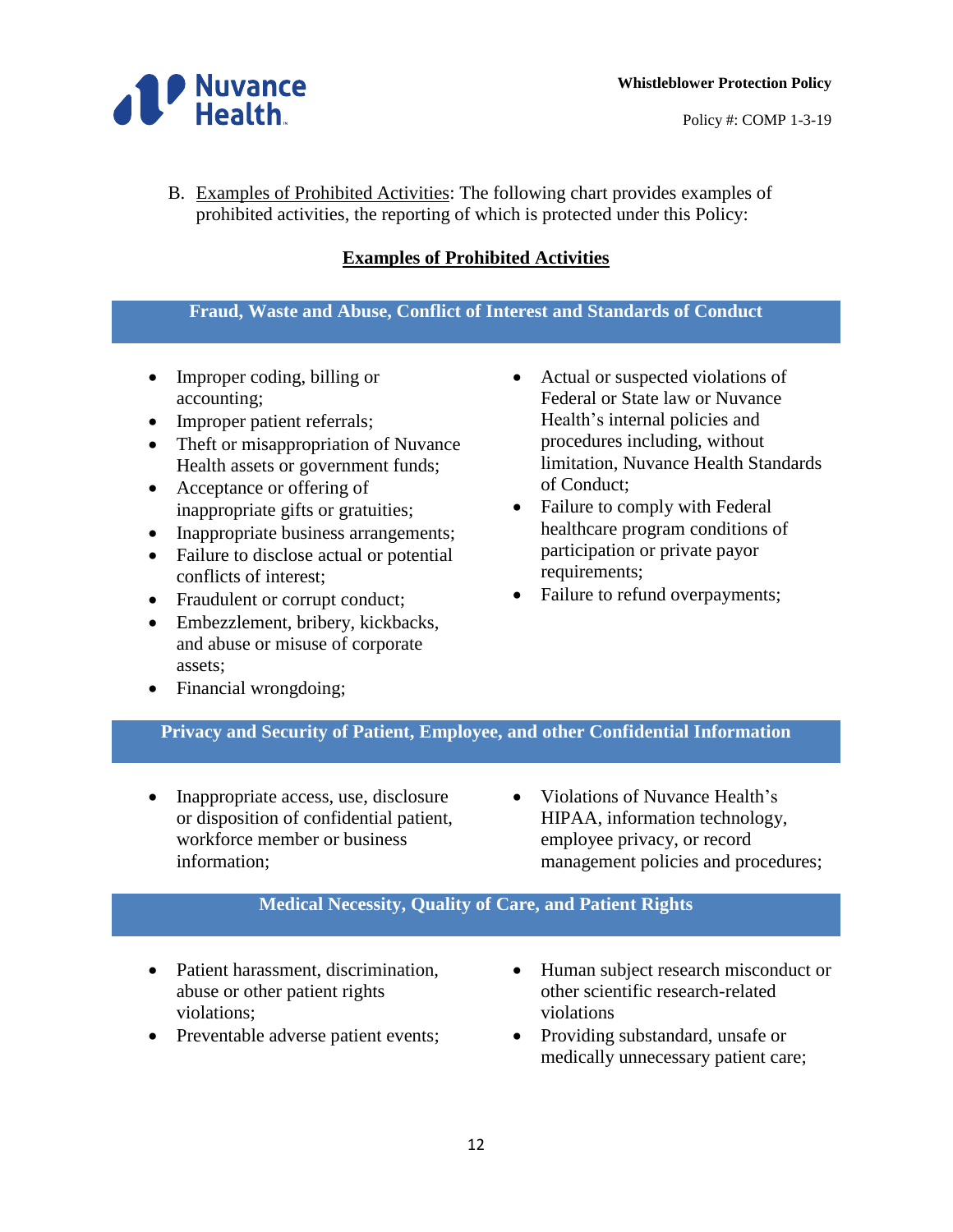

**Environmental and Workplace Safety and the Protection of Human Resources**

- Workforce member harassment including, without limitation, sexual harassment;
- Workplace incivility or conduct that amounts to a hostile work environment;
- Environmental hazards and other safety concerns;
- Threats of violence;
- Conduct that endangers the safety of the Nuvance Health workforce;
- The improper handling and/or disposal of medical waste, sharps, pharmaceuticals or radioactive or other toxic substances;
- Workforce member discrimination;
- Engagement in retaliatory conduct;
- Conduct that violates the applicable workplace safety requirements including, without limitation, those requirements found under the Occupational Safety and Health Act of 1970 (and the implementing regulations thereof) and relevant State law.

#### **VII. REPORTING**

A. Confidentiality: The Corporate Compliance Office shall maintain confidential and anonymous methods for Protected Persons to report whistleblower compliance issues, concerns, complaints, and violations. All reports made to the Corporate Compliance Office through one or more of its confidential methods must be kept confidential whether requested or not by the reporter. Such confidentiality shall be maintained unless disclosure of the reporter is required by applicable law or the matter being investigated is referred to law enforcement for appropriate handling.

B. Reporting Requirements: All Covered Individuals are required to assist Nuvance Health in its compliance efforts by promptly reporting violations of this Policy and related Nuvance Health policies concerning the protection of whistleblowers that the Covered Individual becomes aware of to the Corporate Compliance Office as described in subdivision "C" of this section.

- C. Reporting Procedure:
	- (i) Covered Individuals and other Protected Persons may confidentially report compliance issues, concerns and Program violations in person, by U.S. mail or interoffice mail, telephone, fax, email, or web submission as follows:

#### **Address:**

Nuvance Health Corporate Compliance Office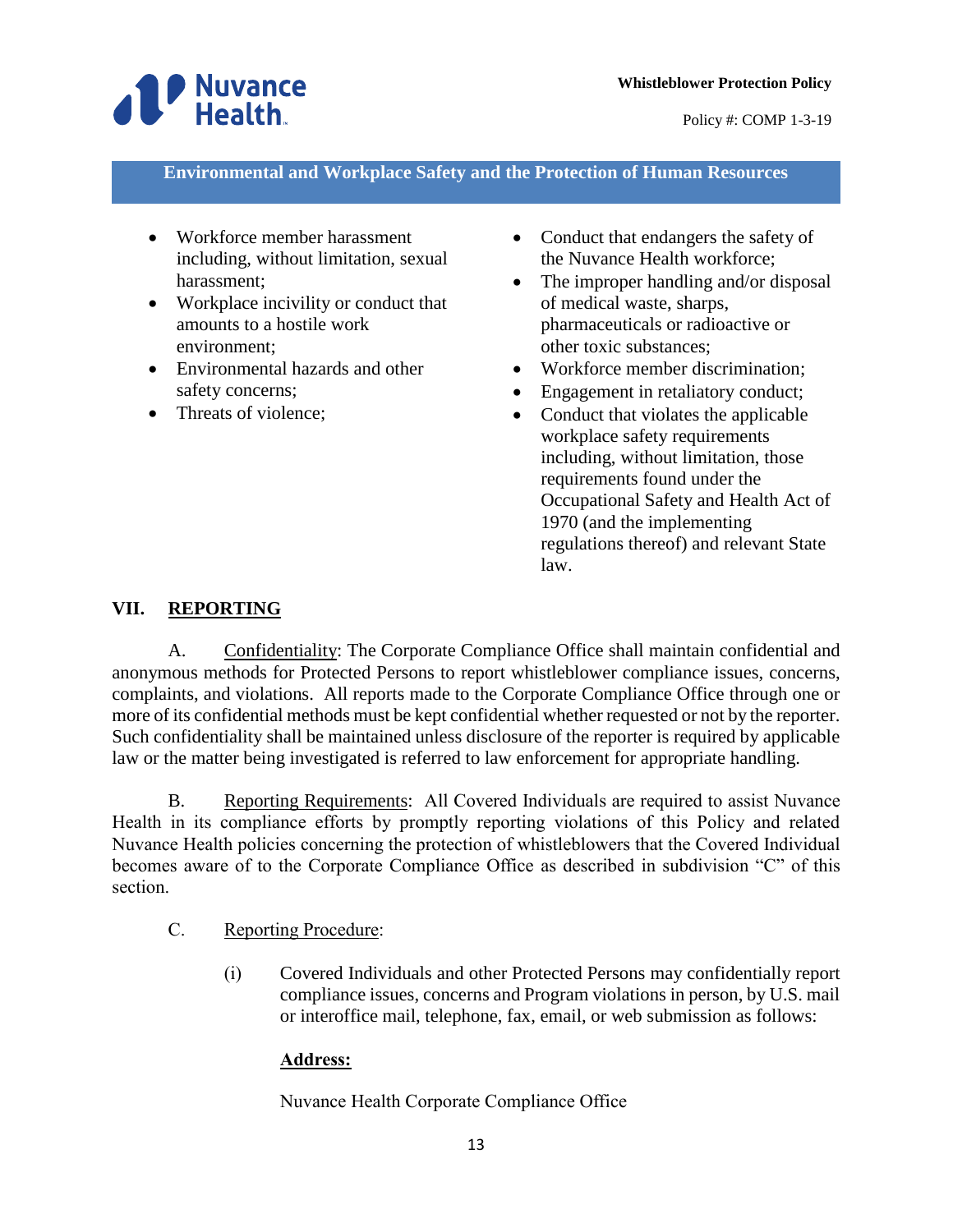#### **Whistleblower Protection Policy**



Policy #: COMP 1-3-19

100 Reserve Road Danbury, CT 06801

# **General E-mail Address:**

Compliance@nuvancehealth.org

# **General Office Line:**

203-739-7110

# **General Facsimile Line:**

203-739-8576 or 845-475-9761

- (ii) Covered Individuals may report compliance issues, concerns, and Program violations anonymously and confidentially by:
	- Calling the 24-hour Nuvance Health confidential and anonymous Compliance Hotline at:
		- **844.YES.WeComply** (for Covered Individuals at Nuvance West)
		- **1-844-395-9331** (for Covered Individuals at Nuvance East); or
	- Through web submission online at: nuvancehealth.ethicspoint.com

# **VIII. POSTING OF POLICY ON THE NUVANCE HEALTH WEBSITE**

This Policy and all associated Nuvance Health whistleblower-related policies shall be posted on the Nuvance Health website.<sup>31</sup> The Chief Compliance Officer shall provide a hard copy to any Protected Person who requests the same in that form.<sup>32</sup>

# **IX. DISCIPLINARY ACTION**

Covered Individuals who engage in retaliatory conduct or otherwise violate this Policy shall be subject to progressive disciplinary action up to, and including, termination of employment, contract or other affiliation with Nuvance Health.

 $\overline{a}$ 

 $31$  N-PCL § 715-b [b][4].

<sup>32</sup> NYSAG-CB *Whistleblower Policy Guidance*, pgs. 4-5.